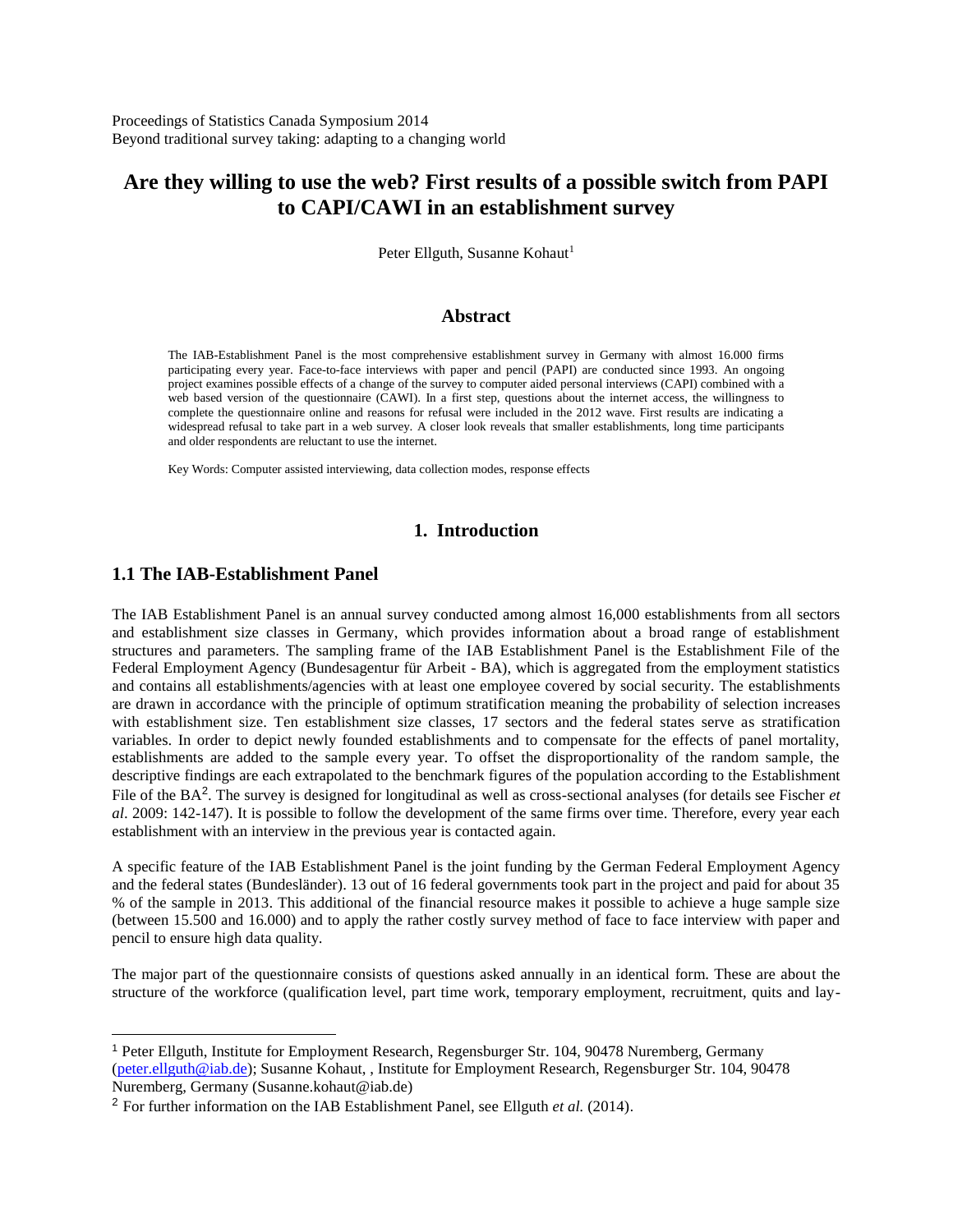offs etc.) and establishment characteristics like business figures and policies, remuneration and working time issues, training activities and further structural information.

Some of these modules are complemented by biennial asked questions, which aim to broaden and accentuate the annual basic information and enrich the potential for empirical analysis. These questions are about further training and innovation activities (asked in uneven years) and work practices and working time issues (asked in even years). Moreover, in every questionnaire there is room for focal subjects that are determined by the stakeholders of the IAB Establishment Panel survey. These questions often cover current political topics and therefore ensure that the IAB Establishment Panel not only provides data for longitudinal analyses but also up-to-date information on new developments.

# **1.2 Adapting the survey mode**

To guarantee the future potential of the IAB Establishment Panel possible methodological adjustments have to be considered. One subject is whether it will be necessary and possible to change the survey mode to computer aided techniques and what problems could be implicated. Face-to-face interviews with paper and pencil (PAPI) were state of the art at the beginning of the 1990<sup>th</sup> when the IAB Establishment Panel started. It is still the method of choice when high data quality and highest possible response rates are to be achieved. Additionally, a paper questionnaire has the advantage that it can be left in the establishment with the respondent. This is very important in a business survey because there are often questions included that cannot be answered without further effort. With a paper questionnaire the respondent can to do some research and complete questions later without the interviewer.

| <b>Interview mode</b>          | <b>Share of responses</b><br>basis: all establishments | Number of<br>questionnaires |
|--------------------------------|--------------------------------------------------------|-----------------------------|
| Entirely face-to-face          | 70,2%                                                  | 11419                       |
| Mainly face-to-face            | 2,5%                                                   | 401                         |
| Mainly self-administered       | 4,1%                                                   | 668                         |
| Entirely self-administered     | 13,6%                                                  | 2220                        |
| No information available       | 2,9%                                                   | 476                         |
| Printed questionnaire via mail | 6,7%                                                   | 1086                        |
| Overall                        | 100%                                                   | 16270                       |

# **Table 1.2–1**

**Face-to-face, self-administered and mail questionnaires**

Source: IAB Establishment Panel 2012

In the meantime alternative computer aided survey methods are available and well established. Computer aided personal interviews (CAPI) as a possible alternative have some advantages compared to the traditional method:

- Validation and consistency checks during the interview,
- automated skip patterns, so that only relevant parts of the survey are shown,
- dependent interviewing,
- provision of additional information.

When changing the survey mode of the IAB Establishment Panel it is important that it will still be possible to complete the questionnaire on site without an interviewer being present. Otherwise response rates (unit and item) would decrease.

There are examples of establishment surveys in Germany which use computer aided personal interviews (CAPI) as the main mode of data collection. If a respondent wants to answer the questionnaire or part of it without the interviewer being present, then a printed version of the questionnaire (or part of it) is left in the establishment (like in PAPI). This recourse to a paper and pencil version of the questionnaire somehow contradicts the whole idea of a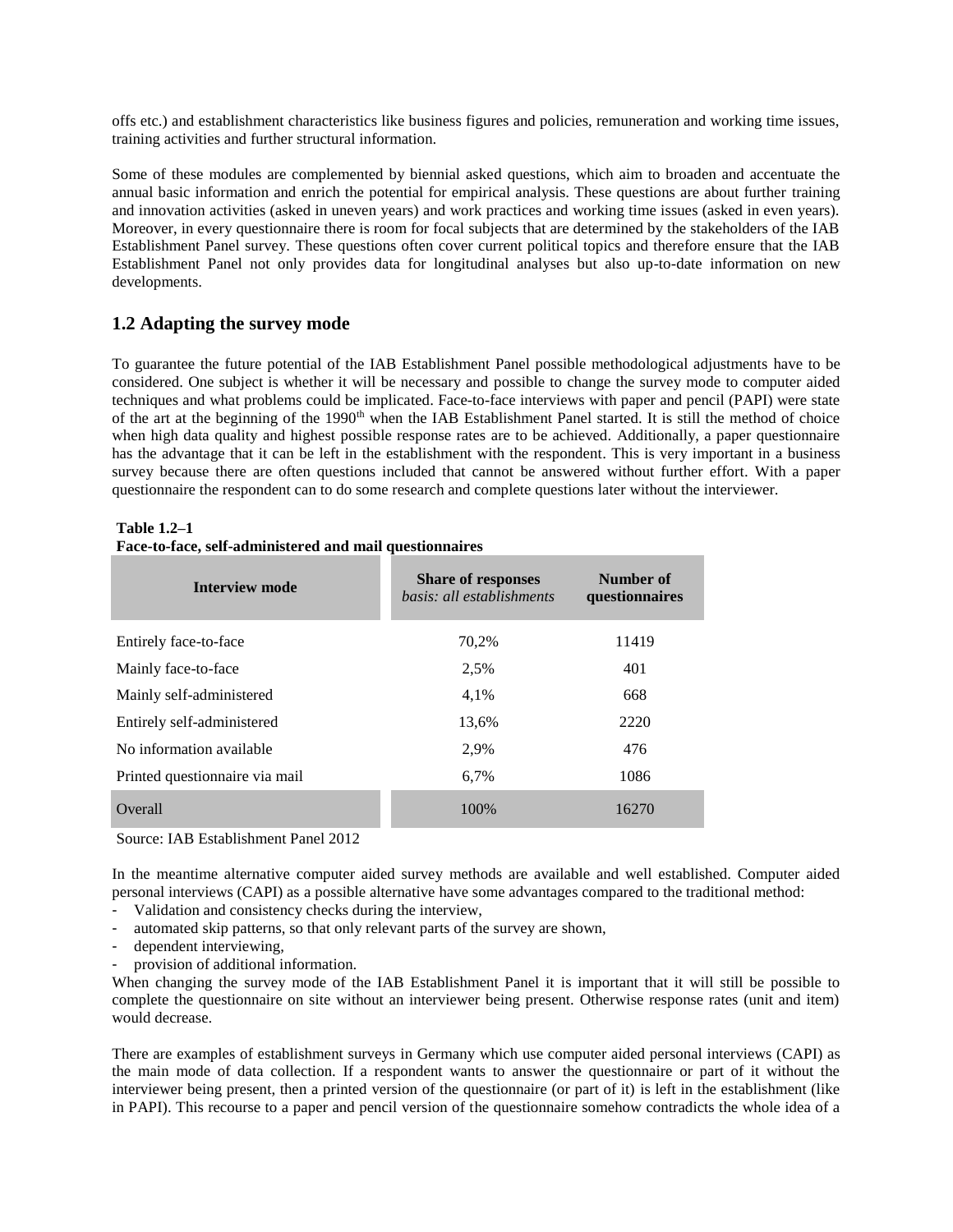computer aided survey mode. If the advantages of a computerized survey are to be fully exploited, a switch from the computer aided face-to-face interview to a web based version of the questionnaire (CAWI) seems to be the only promising solution.

In our understanding the knowledge about a switch from PAPI to CAPI and especially the described combination of survey modes applied at establishment level is insufficient or virtually non-existent.<sup>3</sup>

### **2. Internet access and willingness to use the internet**

# **2.1 Descriptive results**

Therefore, as a first step a few questions about the internet access of the establishments and especially the willingness to complete the questionnaire on the internet were included in the 2012 wave of the IAB Establishment Panel. In the following some key results are presented that might also be interesting for the general debate on survey methodology. To begin with the access to the internet: 92% of the establishments have the technical requirements to use the web (about 2% did not answer the question). As expected this ability to answer/complete a questionnaire online is strongly depending on the establishment size. In firms with 10 or more employees 95% of the firms have internet access. Only very few establishment with 50 and more employees do not have internet access. However, among small enterprises (less than 10 employees) about 15% could not participate in a web-survey.

| <b>Establishment</b><br>size | <b>Internet access</b><br>Basis: all<br>establishments<br>yes | Willingness to use the web<br>Basis: establishments with internet<br>access<br>yes |
|------------------------------|---------------------------------------------------------------|------------------------------------------------------------------------------------|
| $1 - 9$                      | 84%                                                           | 31%                                                                                |
| $10 - 49$                    | 95%                                                           | 39%                                                                                |
| $50 - 499$                   | 99%                                                           | 44%                                                                                |
| 500 a.m.                     | 98%                                                           | 48%                                                                                |
| <b>Overall</b>               | 92%                                                           | 38%                                                                                |

**Table 2.1–1 Internet access and willingness to use the internet**

Source: IAB Establishment Panel 2012

 $\overline{a}$ 

Access to the internet is of course just a prerequisite for participating in a web survey. The willingness and ability of the respondents to answer questions via the web is obviously quite a different story. Only 38% of the owners/managers say that they would be willing to do so. Like the technical requirements the willingness to participate increases with the establishment size. Refusal is most probable among small enterprises (fewer than 10 employees) with almost 70% and drops continuously to around 50% among large companies (500 and more employees). The overall result might at least partly be driven by the fact that the establishments already taking part in the IAB Establishment Panel are used to face-to-face interviews, especially at the end of the interview when these additional questions were presented.

This predisposition/preoccupation is also reflected in the answers to the follow up question why they wouldn't complete such a questionnaire via internet (see table  $2.1-2$ ). As the main reason for their refusal the respondents

<sup>&</sup>lt;sup>3</sup> One of the few papers we found is a kind of practical guideline dealing with the introduction of web-based data collection in establishment surveys (Fox et al. 2004). For individual or household surveys on the contrary there is a vast literature about mode changes from PAPI to CAPI to CAWI and mixed-mode approaches.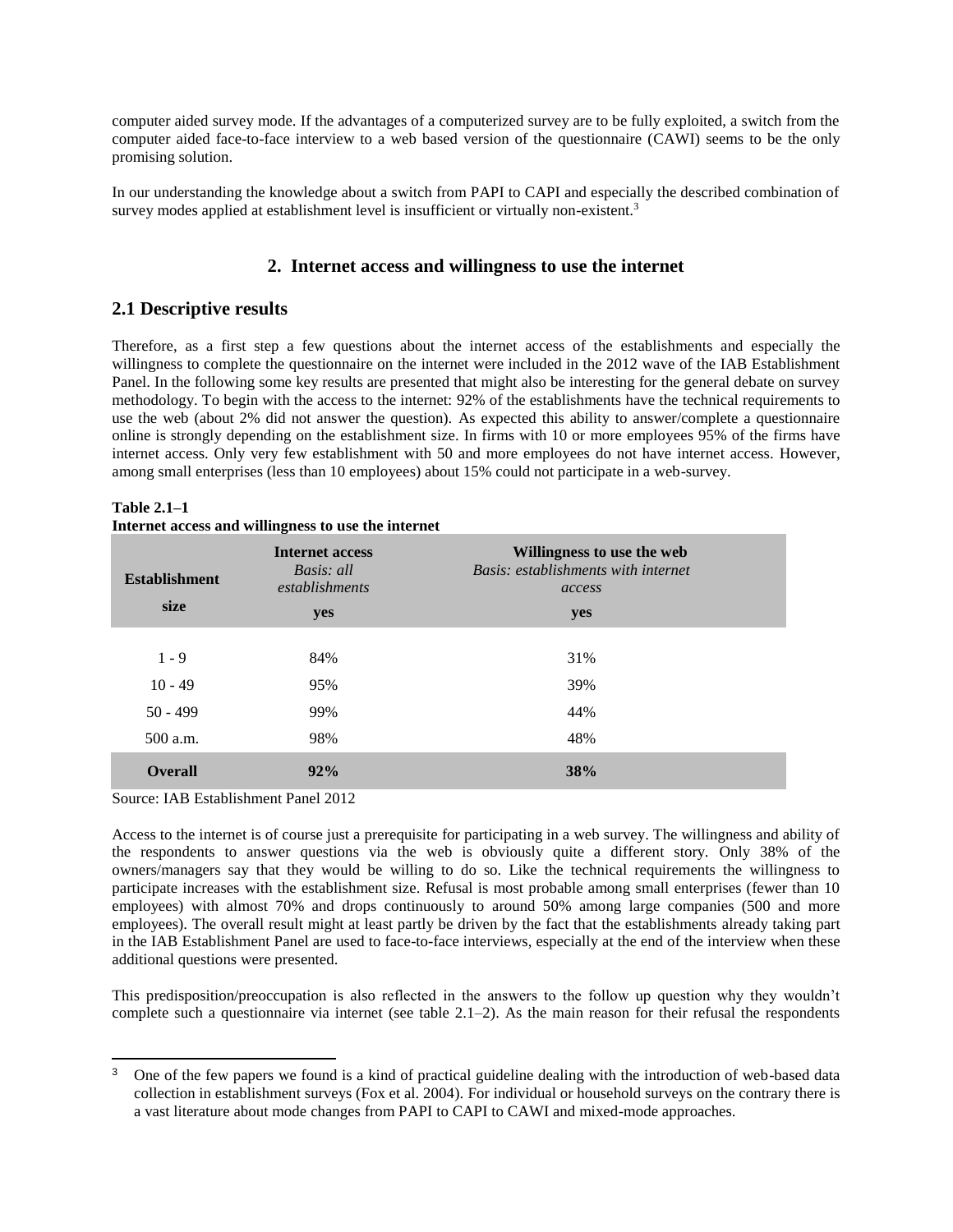mention "safety concerns" (54%).<sup>4</sup> Among the category "other reasons" (which should be stated as plain text) there were mainly such which refer to the interview situation itself. In 3 out of 10 establishments the respondents obviously appreciate the personal contact with the interviewer and the fact that it is their counterpart who is responsible for a successful interview. In every seventh firm there are regulations or operating guidelines which do not allow the use of the internet for such purposes.

#### **Table 2.1–2 Reasons for a refusal to use the internet**

| <b>Reasons for refusal</b>          | <b>Share of responses</b><br>Basis: establishments with<br><i>internet access</i> |
|-------------------------------------|-----------------------------------------------------------------------------------|
| Company regulations                 | 14%                                                                               |
| Safety concerns                     | 54%                                                                               |
| Preferred interview situation: f2f  | 30%                                                                               |
| Other reasons                       | 16%                                                                               |
| <b>Overall (multiple responses)</b> | 114%                                                                              |

Source: IAB Establishment Panel 2012

For conducting a web survey among establishments the above figures are rather discouraging. Two thirds of the sample could or would not take part at all or complete the questionnaire via the internet most because of safety concerns, some because the respondents prefer the 'comfortable' face to face situation. For our concern – a possible change of the survey mode from PAPI to CAPI and CAWI – these figures must be broken down and seen in the context of the mode the interview in the IAB Establishment Panel was conducted (table 2.1-3).

#### **Table 2.1–3 Internet access and willingness to use the web by interview mode**

| mode of interview              | <b>Internet access</b><br>Basis: all<br>establishments<br>Yes | Willingness to use the web<br>Basis: establishments with<br><i>internet access</i><br>Yes |
|--------------------------------|---------------------------------------------------------------|-------------------------------------------------------------------------------------------|
| Entirely face-to-face          | 92%                                                           | 31%                                                                                       |
| Mainly face-to-face            | 98%                                                           | 42%                                                                                       |
| Mainly self-administered       | 98%                                                           | 50%                                                                                       |
| Entirely self-administered     | 98%                                                           | 59%                                                                                       |
| Printed questionnaire via mail | 94%                                                           | 64%                                                                                       |
| <b>Overall</b>                 | 92%                                                           | 38%                                                                                       |

Source: IAB Establishment Panel 2012

With regard to a possible mode change in the IAB Establishment Panel we are not talking about an overall web survey but computer aided personal interviews with an additional web mode in case this is the respondent wish. So we are not concerned with all those firms that answer completely face-to-face and are the main source of refusals. The interesting cases are those which answer or complete the questionnaire themselves. All in all there are about

<sup>&</sup>lt;sup>4</sup> The corresponding question in the IAB Establishment Panel explicitly stated that common safety standards would of course be met in a web survey.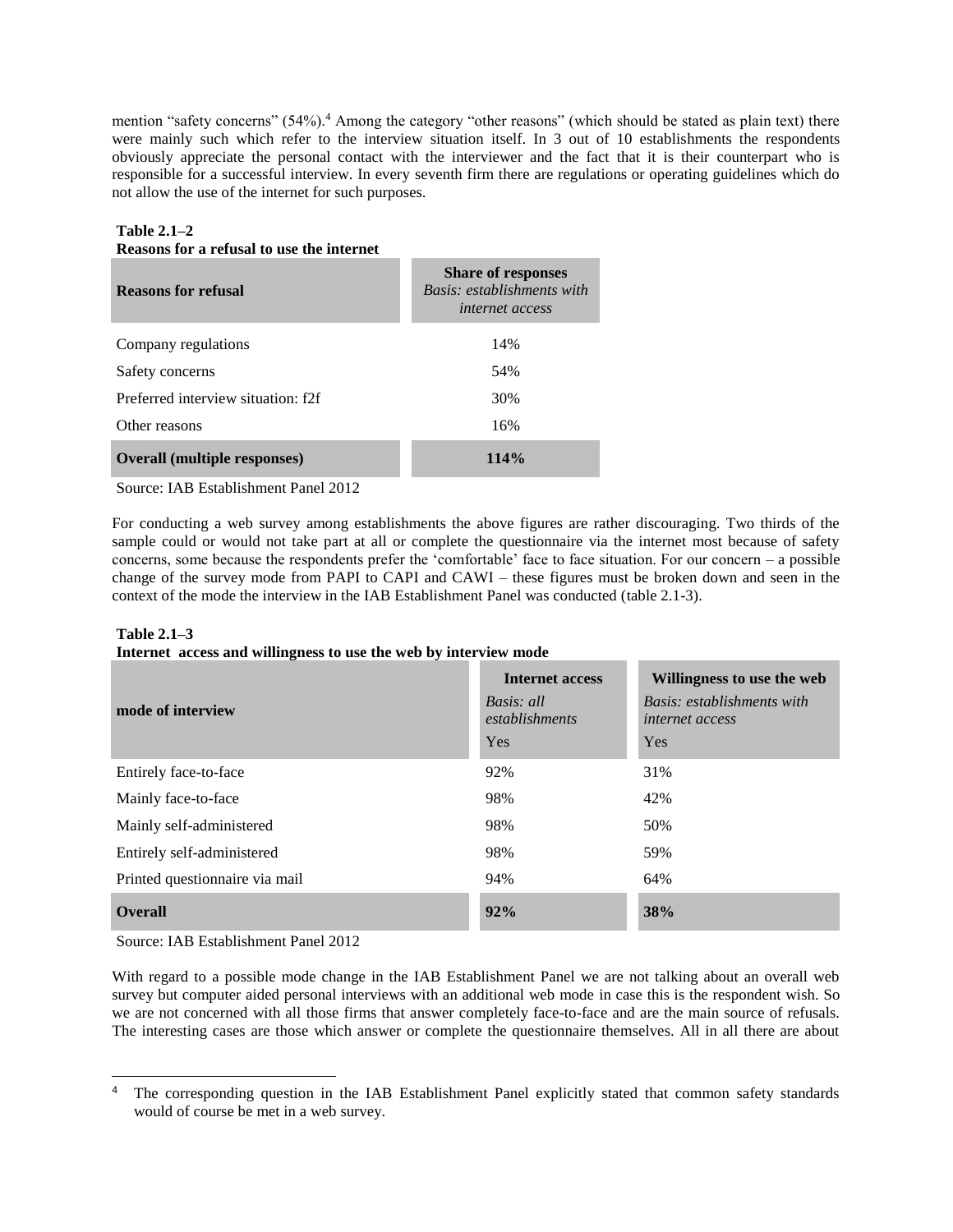1850 respondents which receive the printed questionnaire either during the interview or via mail and state that they won't (be able to) participate via the internet.

For the mainly face-to-face interview a mode change would mean the loss of answers to a few variables and therefore an increase in item-nonresponse depending on how many questions are left with the respondents to complete by themselves. The mainly or entirely self-completed questionnaires would probably be lost in a CAPI/CAWI survey as would be the mail cases (interestingly the mode which shows the least reluctance to use the internet).

### **2.2 Probit estimation**

In a first attempt to find out more about the establishments that signalized to refuse participation in a computer aided survey mode (CAPI/CAWI) we estimated some corresponding probit-models with a 1/0-variable for refusal as dependend variable. Our independent variables were selected according to the conceptual framework used by Janik and Kohaut 2012 (following Groves and Couper 1998 and Willimack *et al.* 2002) explaining the decision of a firm to participate in a survey. In this framework four groups of factors are determined which might have an influence on the probability of the firms' participation: company environment, establishment and respondent characteristics, study design, interviewer characteristics.

#### **Table 2.2–1**

| Refusal to participate in a computer aided interview |
|------------------------------------------------------|
|------------------------------------------------------|

| <b>Highly significant Variables</b>                     | <b>Marginal effects</b> |
|---------------------------------------------------------|-------------------------|
| Establishment size (ln)                                 | $-0.016***$             |
| Independent company (yes=1)                             | $0.063***$              |
| Missing value for turnover (yes=1)                      | $0.064***$              |
| Missing value for wages ( $yes=1$ )                     | $0.032**$               |
| Long-time participant $(4 \text{ years and more } = 1)$ | $0.047***$              |
| First time participant (yes=1)                          | $-0.059***$             |
| Mainly f2f-interview ( $yes=1$ )                        | $0.227***$              |
| Older firm representative $(50+1)$                      | $0.035***$              |
| Change of interviewer (yes=1)                           | $-0.106***$             |
| Age of interviewer (years)                              | $-0.002***$             |

Source: IAB Establishment Panel 2012

Most of the variables included show the expected results. In table (2.2-1) only the significant variables (5%-level) are presented. We just want to point out a view results:

- Larger firms have less reservation against computer aided surveys.
- Where there is more reluctance to divulge delicate information like total turnover or the wage sum answering a web survey is less an option.
- Long-time participation in a panel survey reduces the willingness to accept a mode change. Obviously it is not a trust issue but one of habit to set firms against the new interview mode.
- Maybe the same stands for the firm representative. Older respondents tend to refuse participation more often confirming the argument that age goes along with a certain 'suspicion' against an unreserved use of computerized means.